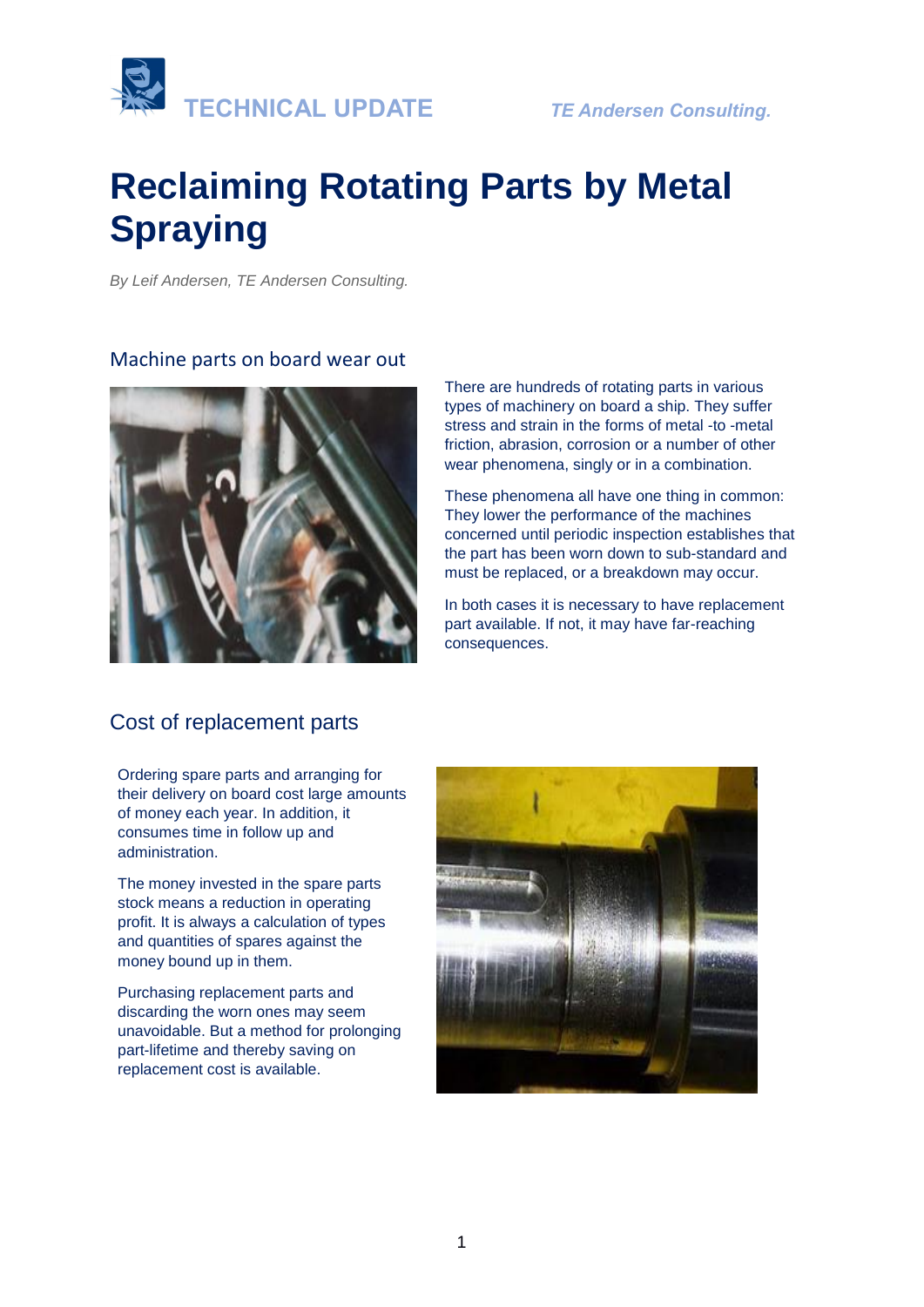

### Reduce cost-Increase efficiency

As an alternative to carrying large stocks of spares and of scrapping worn parts, it is possible to reclaim them on board by using the Metal Spray processes.

In practically all cases this is a cheaper solution than purchasing new parts, and by on-board reconditioning it is possible to reduce the number of spares carried. This reduces operating expenses considerably.

The Metal Spraying makes it possible to impart desired qualities in the reconditioned part, such as corrosion resistance, low coefficient of friction a. o. making the part better suited for its function, and with a lifetime exceeding that of the original part. This means an increase in maintenance efficiency.

### Example:

#### Cargo Pump

Worn shaft  $\varnothing$  100mm (4") must be replaced. No spare shafts available on board.

New part solution: Purchase of new set of shafts, min. USD 17.000, -.

Metal Spray solution: Reconditioning by cold spraying on board USD 200, -.

Savings USD 16.800, -.

The reconditioning operation may be done twice on this type of shaft doubling





### the savings **Metal Spraying processes**

Metal Spraying is also known as Thermal spraying. Thermal spraying is actually the proper name. This is a [coating](https://en.wikipedia.org/wiki/Coating) processes in which melted (or heated) materials are sprayed onto a surface. The powder or wire is heated by a combustion flame or by an electrical arc. Coating materials available for thermal spraying include metals alloys, ceramics, plastics and composites. They are fed in powder or wire form, heated to a molten or semi molten state and accelerated towards the work piece in the form of micro meter-size particles. Coating quality is usually assessed by measuring its porosity, [oxide](https://en.wikipedia.org/wiki/Metal_oxide) content, macro and micro[-hardness,](https://en.wikipedia.org/wiki/Hardness_(materials_science)) [bond](https://en.wikipedia.org/wiki/Bond_strength)  [strength](https://en.wikipedia.org/wiki/Bond_strength) and [surface roughness.](https://en.wikipedia.org/wiki/Surface_roughness) Generally, the coating quality increases with increasing particle velocities.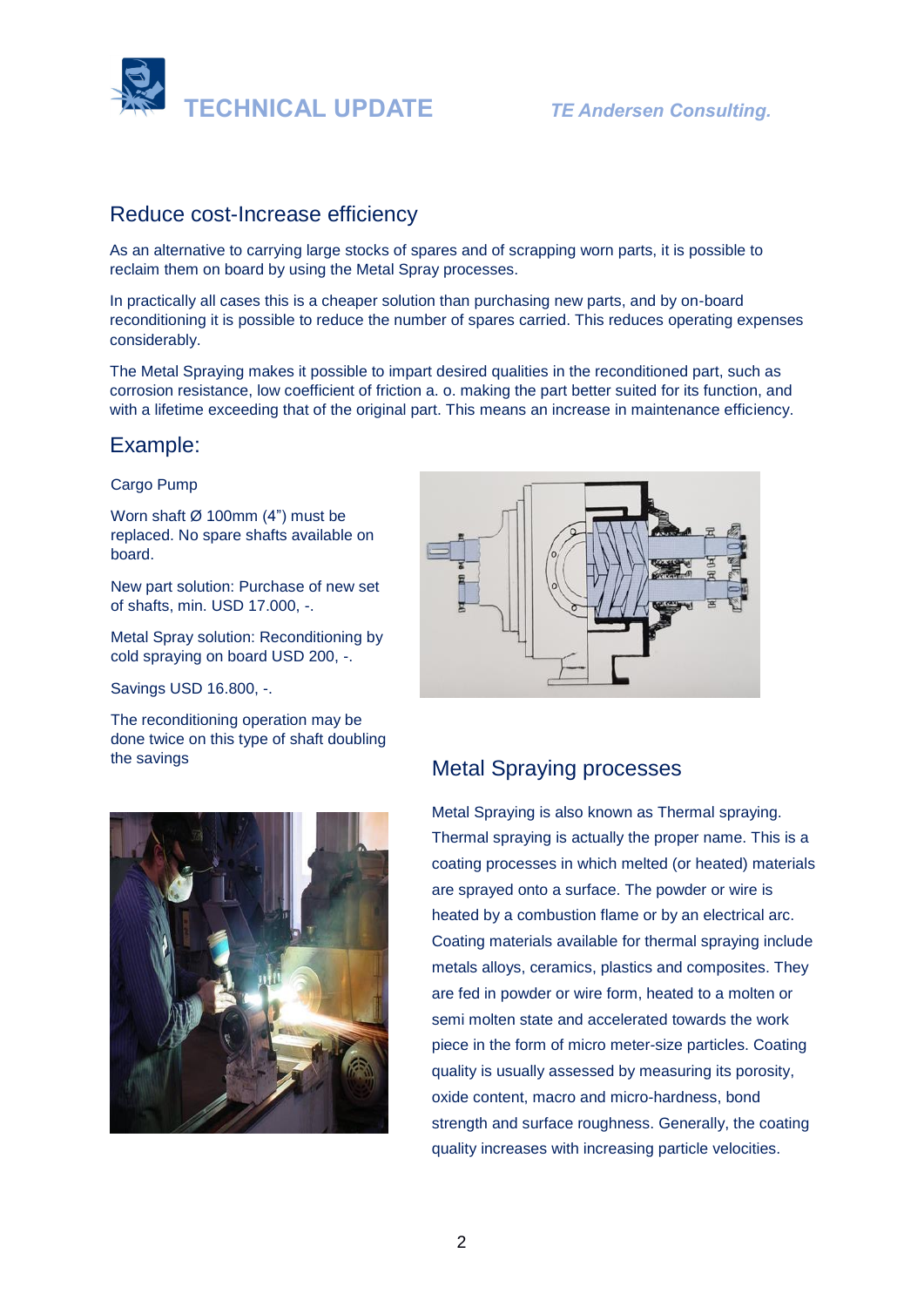

### Thermal spraying can roughly be divided as follows:

By delivery system:

- Plasma spraying
- **Detonation spraying**
- **•** Flame spraying
- Arc spraying (wire arc spraying) High velocity oxy-fuel coating
- spraying (HVOF) ▪ High velocity air fuel (HVAF)

By consumable:

- **Powder**
- **Wire**

By temperature range:

- Warm spraying
- [Cold spraying](https://en.wikipedia.org/wiki/Cold_spraying)



### What process to use onboard

Equipment for metal spraying onboard need to be easy to operate and mount up, preferably using the late onboard. Likewise, it needs to run on an available energy source.

This will make Flame spraying using Oxy- Acetylene gas with consumable in Powder form the most attractive choice. The powder should likewise be a Could spraying powder. This will give virtually little or hardly no heat input to the base material avoiding deformation or warping of for example a shaft.

### Cold Spraying powder using oxyacetylene:

The process is based on powered micro alloys which are deposited on a worn area through an oxy acetylene flame. As the powder particles passes through the flame from the torch to the base material, they are heated up, and when they strike the colder base material an exothermic reaction takes place, releasing heat and micro -welding the particles to the base material.

The process can be applied with equal success to all metals commonly found on board, such as steels, copper alloys, and aluminium alloys. The depositing is done at low temperatures, from 50 to 250°C (122 to 482°F) This prevents any distortion or deformation in the parts structure. The deposit obtained is dense and easily machinable. The process is easily learned and requires no expert welding technic or skills.

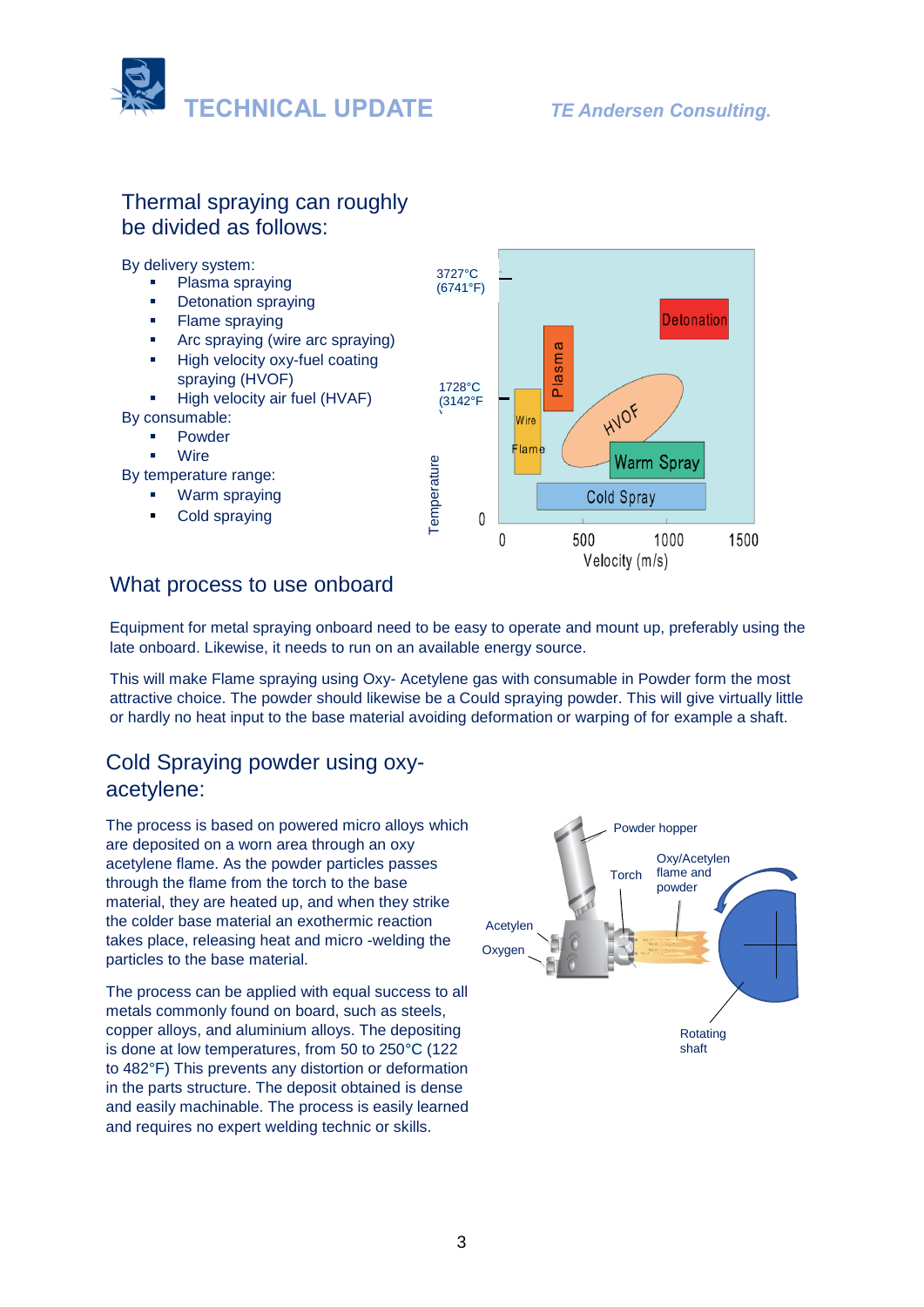

## **Cold spraying step by step:** Cold spraying step by step:

Clean and degrease the hole part if a smaller item. If If a large item, clean the area to be coated and the a large item cleans the area to be coated and the area immediately adjacent to it. Place the shaft in the area immediately adjacent to it. Place the shaft in the late and undercut to the extent of the wear, but at late and undercut to the extent of the wear, but at least to 0,5mm (1/64") That will be same as 1mm  $(3/64)$  on the diameter. The worn section should be machined to obtain a 45° chamfer. Note that the machined to estain a 18 enamined: Note that the coating dos not contribute to any significant strength any significant strength to rebuild the part. Therefore, to rebuild the part. Therefore, take care that the part to result the part. Therefore, take care that the part is not undercut down to the point where the point where the reminding diameter will no longer reminding diameter will no longer contribute to contribute to sufficient strength when put back into sufficient strength when put back into service. service. Undercut should extend at least 6-12mm (15/64- Clean and degrease the whole part if a smaller item. 15/32") beyond both ends of the worn area.







Under no circumstances should the preheat temperature exceed 90°C (194°F). Preheat with a neutral flame wile the workpiece is rotating in the lathe.

To make sure that no condensation may form on the workpiece it should be heated to slightly above ambient temperature. This must be done before roughening the surface to make sure that any oxides form by pre heating are removed from the prepared area by the subsequent grinding. Preheating to 50- 60°C (122 - 140°F) is sufficient.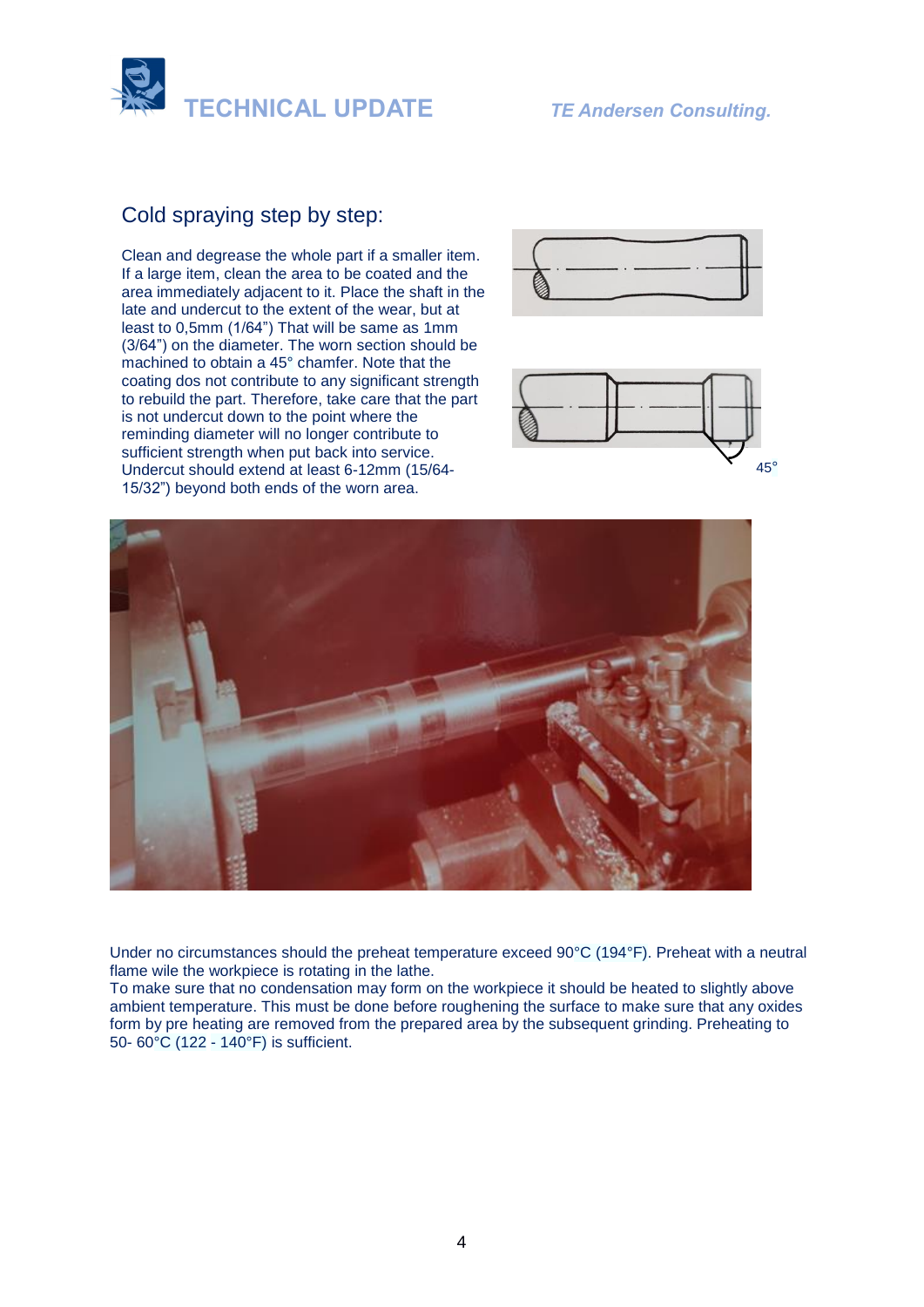

To obtain a good surface for the spraying operation the machined area must be roughened. For this operation an angle grinder with a coarse, clean carborondum grinding disc should be used. Make sure to grind also the corners and the 45° shoulders at each end of the undercut. The finished surface should have a sandpaper appearance. Do not touch the prepared area after grinding.



Cover the lathe bed with a non -flammable material like a sheet steel plate. This will prevent hard powder particles entering into the lathe's bearings and machined surfaces. All other exposed sections should be coated with oil preventing the powder from sticking.



Spraying should be done immediately after the surface has been prepared. It is therefore recommended to:

#### Prepare the torch:

- Attach the correct powder module (keep powder flow valve closed). Type of powder informed separately.
- Adjust correct gas pressures. The setting depends on type of powder spraying equipment. Normally Oxygen: 2,5-5,5 bar, Acetylene: 0,5-0,6 bar. Some of the torches are also using compressed air to further increase the velocity speed of the powder. Air pressure will if this is the case be 0,5- 0,6 bar. Consult supplier for further information.
- 1) Set lathe to recommended work speed (surface speed 25-30m/min).
- 2) When spraying long workpieces, it is recommended to fit the torch to the tool post of the lathe with the toolholder bracket that is normally supplied with the torch. Set the automatic feed to 3- 8mm per revolution.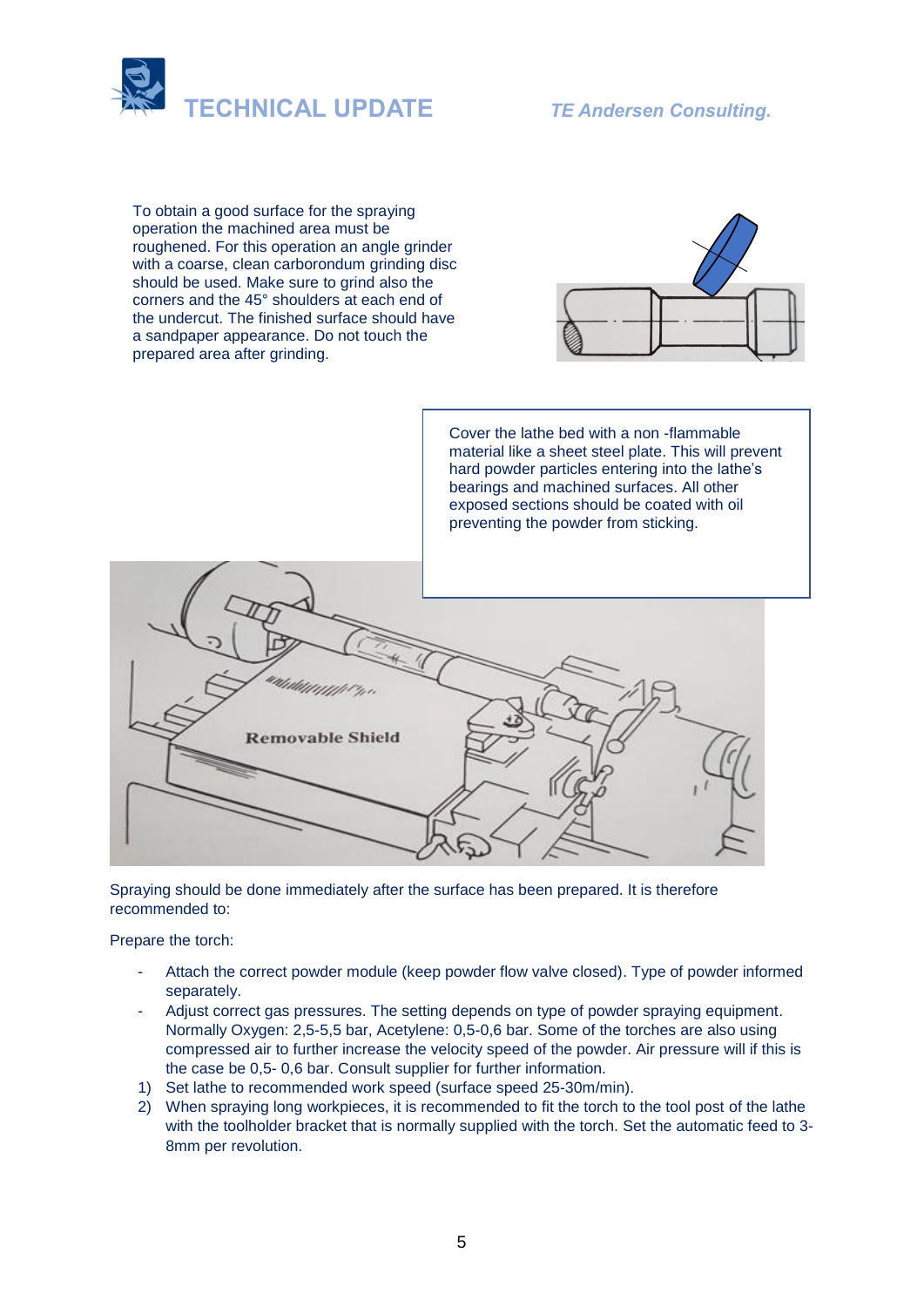



Spraying distance should be approx. 200mm (8") and the torch should be approx. 90° to the work piece centre line. Manual spraying may take place in a back and forth movement of the torch when the prepared length is less than 100mm (4"). For longer spraying distances it is preferable to make one continues pass from one end to the other, cut the supply of powder, and resume spraying again from the original starting point.

Set a pair of callipers to approximately 1 -3 mm (3/64-1/8") over the finished diameter of the work piece (depending of workpiece diameter). During spraying it is necessary to ensure that sufficient powder has been deposited on the complete length of the work area. If it after spraying it is discovered that insufficient powder has been sprayed the complete coating must be removed and preparation must be done once again.

Spraying according to the above may now be done continually while the temperature of the workpiece is continuously watched. DO NOT OVERHEAT! Under no circumstances must the temperature exceed 250°C (482°F). For some powders the maximum temperature is down to 100°C (212°F).

Keep temperature input down by shutting of the powder supply and removing the flame from time to time during the process. Allow the workpiece to lose some of its heat rotating in the lathe. Check the temperature and interrupt the spraying for a minute or two if it is to high. Then proceed spraying, using shorter spraying periods and longer cooling periods to keep temperature down.

By adopting this technique, it is fully possible to work below 150- 200°C (302- 392°F) during the whole coating process, with correspondingly better result in the finished part.

When rebuilding is finished and sufficient excess thicknesses checked, close powder feed and gas valves. Allow the workpiece to cool down while turning in the lathe before the machining operation.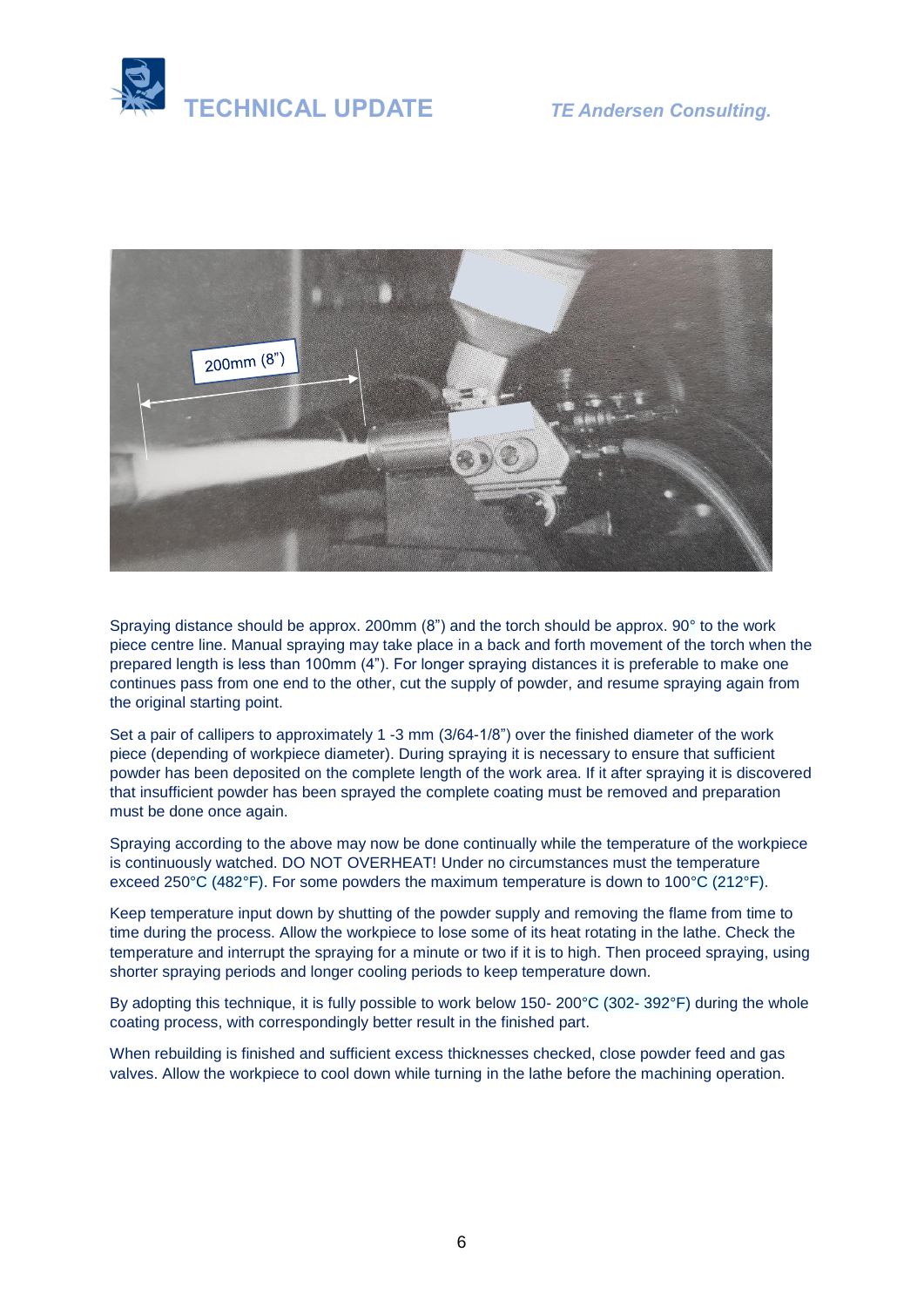

### Finish machining of cylindrical parts using tungsten carbide tools

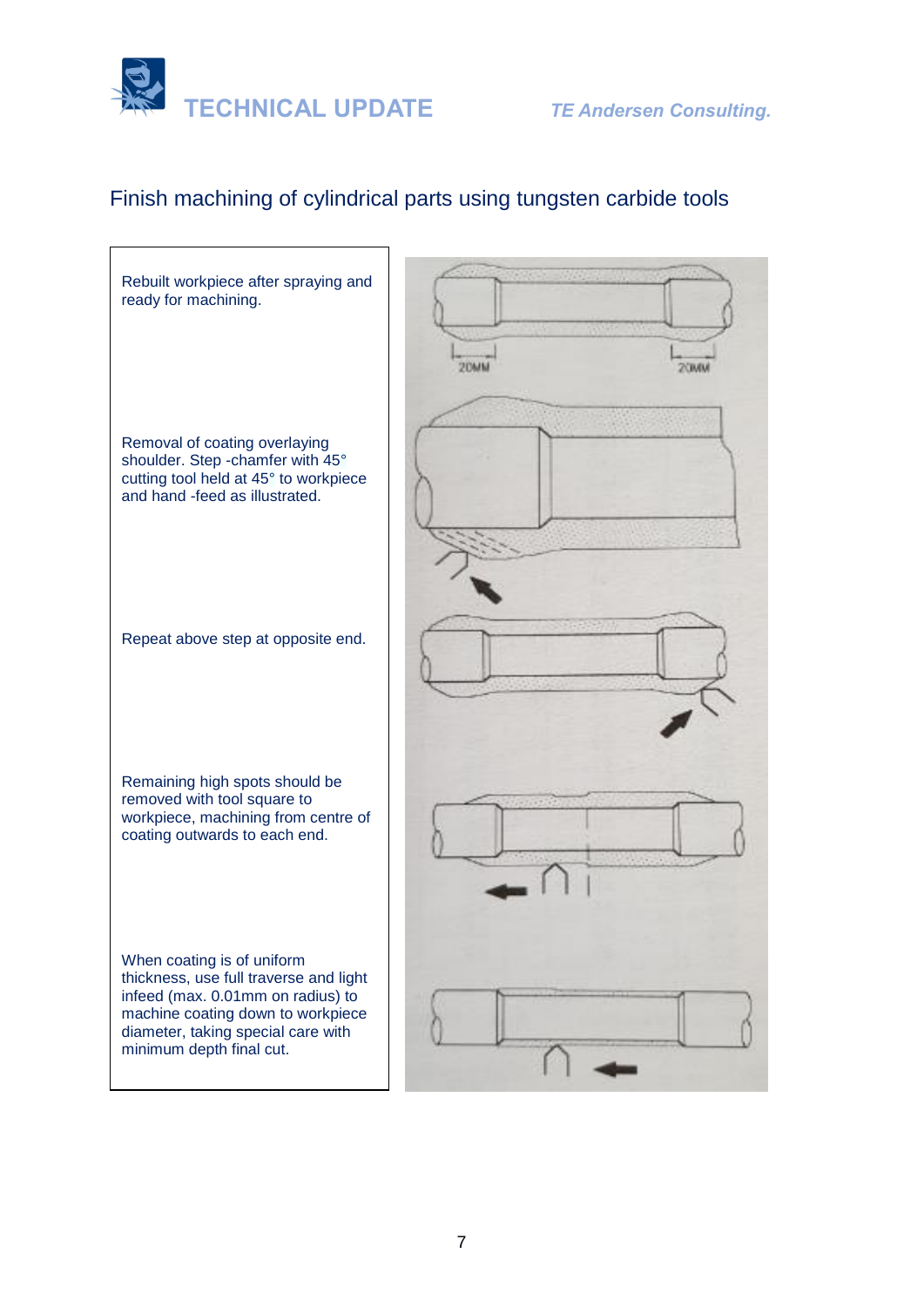



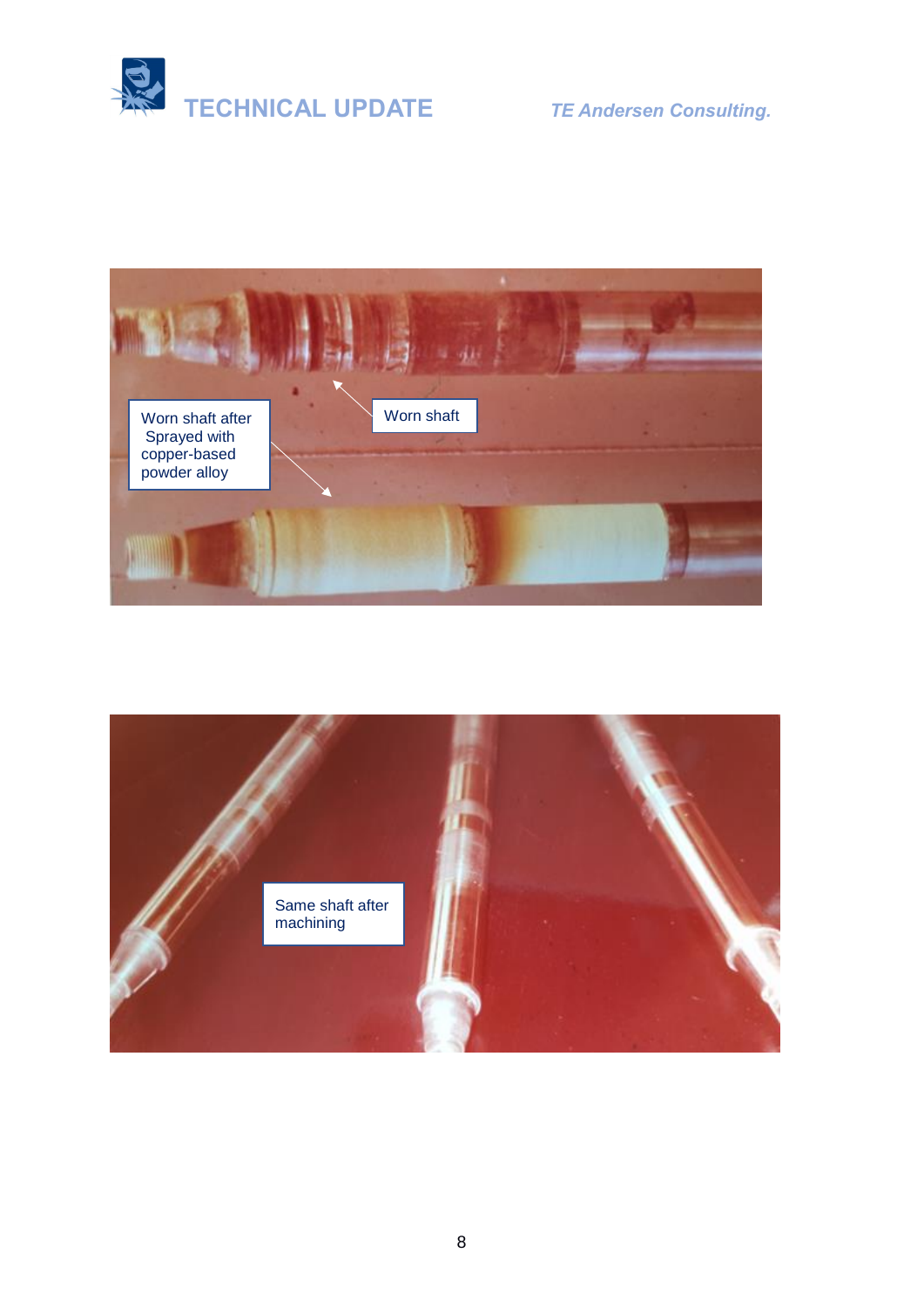

### Application areas onboard:









Gear box shaft Wear ring Sealing sleeve Pump impeller



Shaft bearing area Sleeve Shaft Pump shaft











Reducer shaft **Shaft bearing surface** Hydraulic piston







Protecting sleeve Fan shaft Bearing wear in general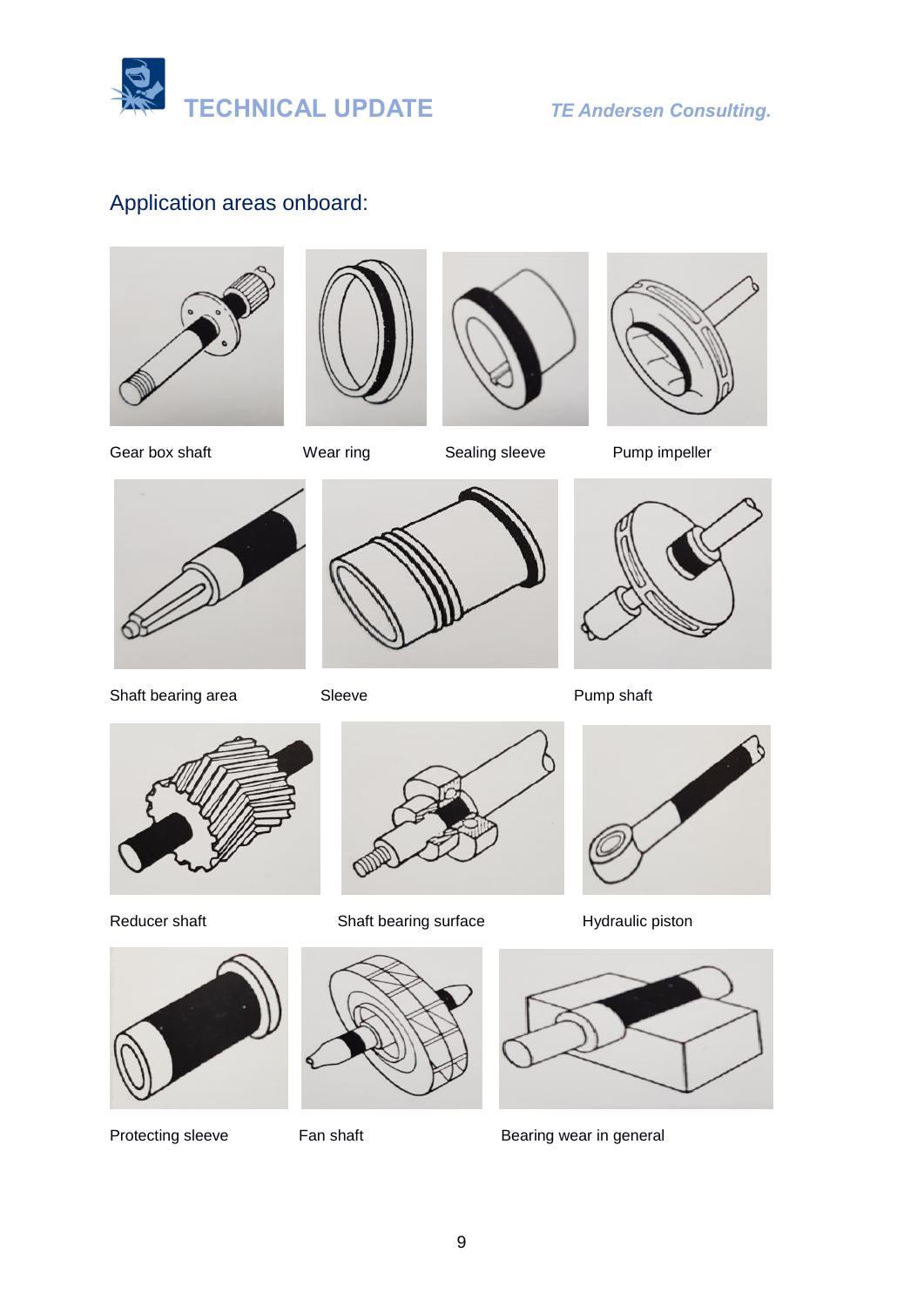

### Flame spraying powders

Manufacturers of Cold spraying powders can deliver them as one step powders that are self-bounding powders that do not require a special bonding powder as a first step.

The two step powders require a bonding layer before the actual powder for rebuilding to required thickness.

For simplicity we do recommend a one step powder for use onboard.



The most common type of powders to choose between are:

#### **Nickel base alloys (Ni 90%, Mo 5%, Al 5%)**

This alloy has resistance against corrosion, particle abrasion and erosion. The deposit has very good gliding properties, even where metal to metal gliding occurs under high pressure. The alloy is machinable with all commonly used tools, and a very smooth surface is easily obtainable. Machine deposit with 90° tool bit 5° positive angle

#### **Copper base alloys (Cu 90.2%, Al 9.7, C 0.1%)**

This alloy produces a seawater resistant deposit providing low friction under both dry and lubricated conditions. This alloy is especially suited when metal to metal friction occurs as the gliding properties of the deposit prevents shearing between bearing surfaces. This is partly because of micro porosity in the spayed alloy where oil can penetrate and self-lubricate the bearing area when put back in action. Also, excellent where one requires extensive deposit thickness. Deposit of up to 5mm (13/64") thickness on round parts can be actived. The alloy is machinable with all commonly used tools, and a very smooth surface is easily obtainable. Machine deposit with 90° tool bit 5° positive angle

#### **Nickel, Chrome, Molybdenum Alloys (Ni 70%, Cr 9%, Mo 5%, Al 7%, B 2%, Si 2%, Fe 2%**

#### **, TiO2 3%)**

This alloy produces as very hard deposit. With normal spraying procedure the hardness will be approximately 300HB. Best result will require grinding when machining to correct size. Recommended maximum layer thickness is approximately 2mm (5/64") on cylindrical parts. The deposit is corrosion resistant and has excellent bonding and low shrinking factor reducing the danger of cracks considerably.

There are also zinc coat powders and a variety of plastic coat powders in different colours available from manufacturers of cold spraying powders.